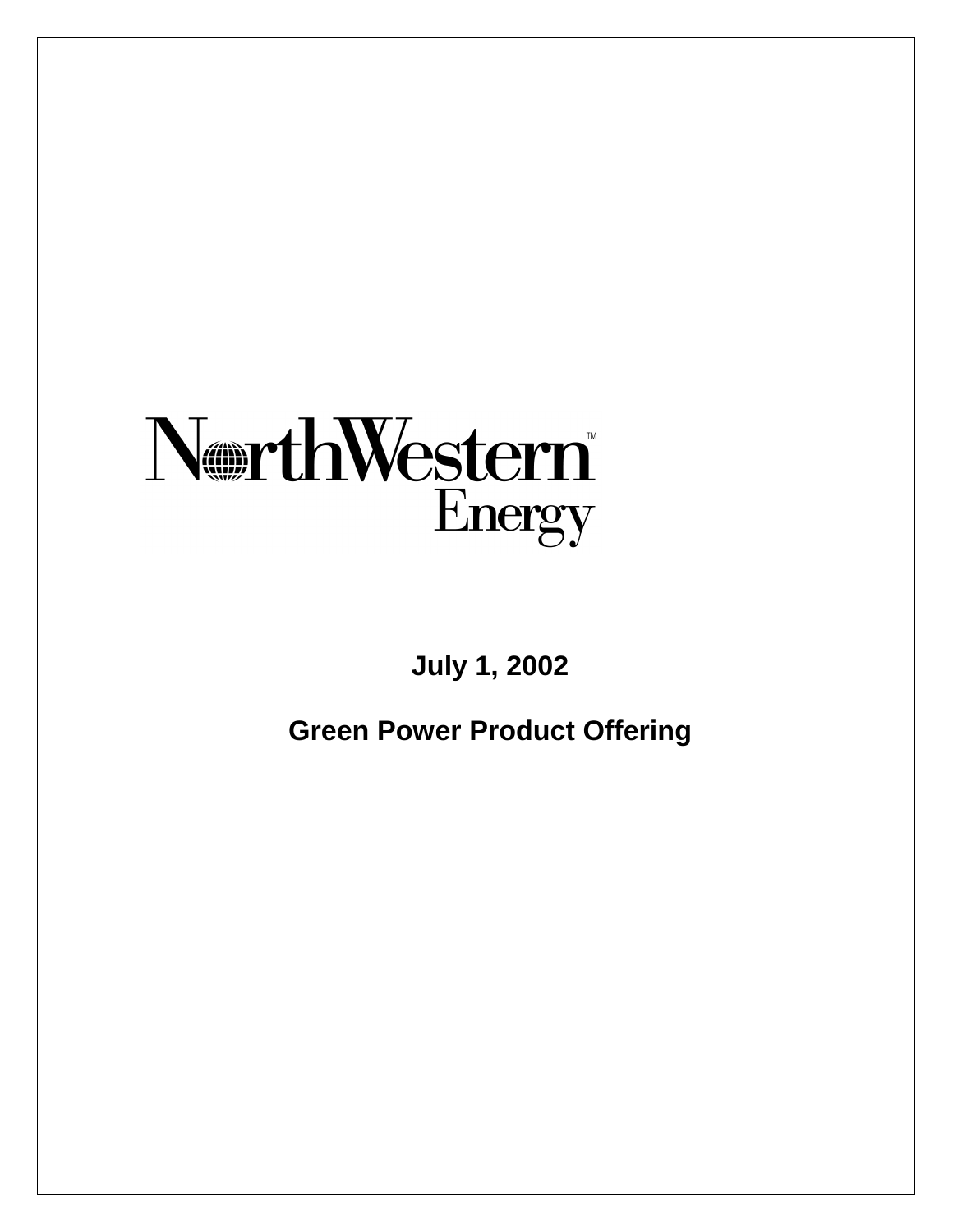### **Summary**

Electricity generated from renewable resources is called green power. In Montana, the 2001 legislature included a requirement that the default supplier offer its customers an opportunity to purchase a separate green power product. These facts are the drivers behind the development of a green power product offering to be implemented by NorthWestern Energy in the Montana service territory.

The initial green power product offering is proposed to be purchased from Bonneville Environmental Foundation (BEF) and sold to NorthWestern Energy electric distribution customers in 100 kiloWatt hour blocks for \$2 per block. Customers may choose to purchase multiple blocks. Depending upon how the program develops, this price may change. While other green power products may be available, the BEF product was selected for this first year in order to expedite the program offering by utilizing an existing regional infrastructure.

The NorthWestern Energy Green Power Product Offering is designed to:

- comply with the legislative requirement for the default supplier to offer its customers a separate green default supply product,
- utilize existing infrastructure and resources to minimize program start-up costs and increase customer participation,
- allow flexibility to the customer in the amount of green power they support, and
- create an opportunity to further the development of renewable energy resources in Montana by analyzing the results of the start up year.

This initial product offering for 2002-2003 provides the opportunity to develop a green product and evaluate the renewable energy markets one step at a time. The first year will better define customer interest in green power products. Initial customer participation and acceptance may be affected by the fact that the offering is coincident with the July 1, 2002 rate increase following several years of no electric supply rate increases. The outcome for wind generation as part of the default supply portfolio may impact future product offerings in Montana.

With approval by the Montana Public Service Commission (MPSC) of the program and the rates to support it, this program will begin in the NorthWestern Energy Montana service territory July 1, 2002. This document is part of a filing along with the proposed rate schedule for MPSC approval.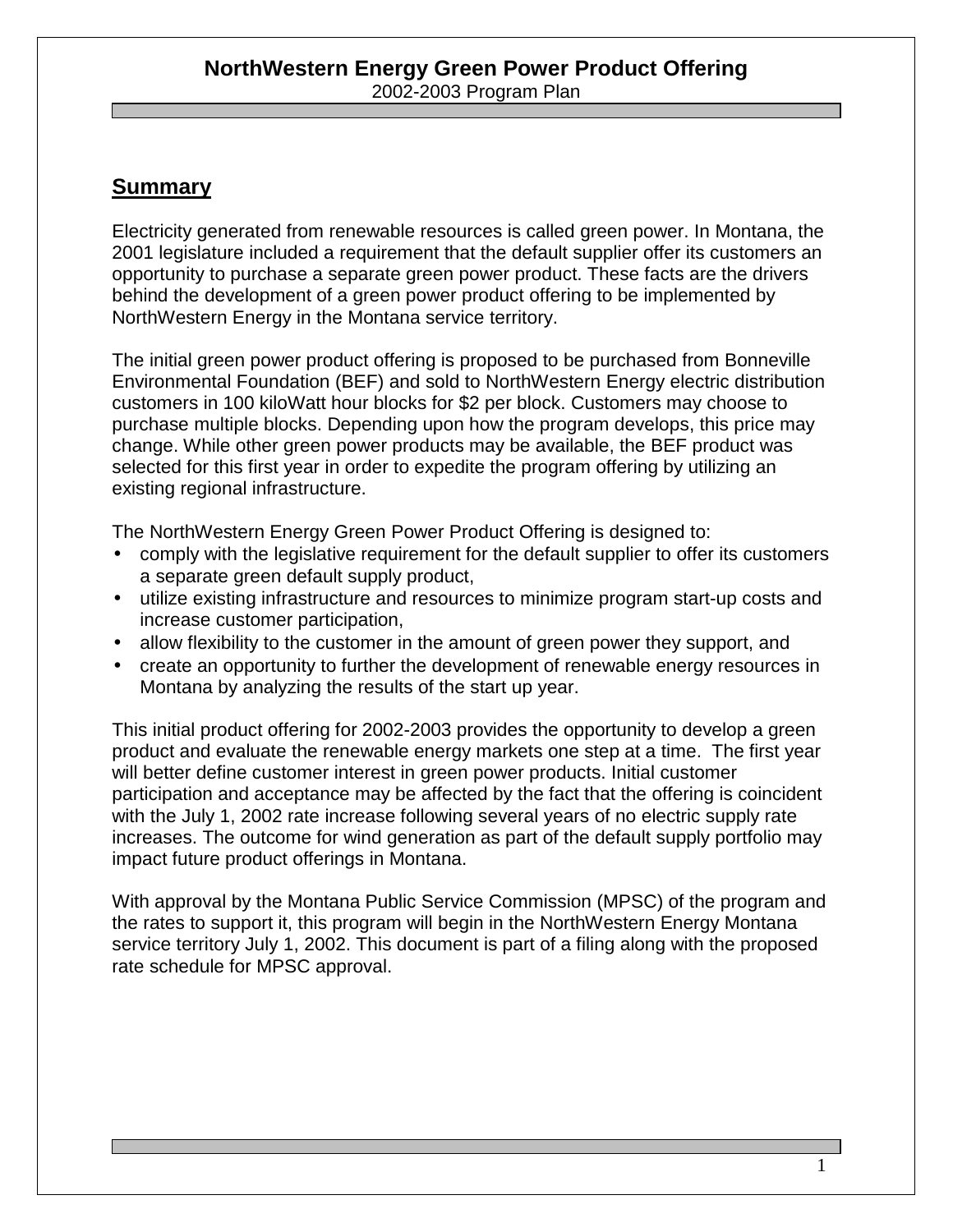### **Program Discussion**

The 2001 Montana Legislature passed a green power product requirement as part of HB474:

MCA 69-8-211 (6) A public utility shall offer its customers an opportunity to purchase a separately marketed product composed of power from renewable resources. This product may be priced differently from the standard electricity product authorized in this section. For the purposes of this section, "renewable resources" means biomass, wind, solar, or geothermal resources.

Green power offerings allow customers to support the generation of renewable energy through existing projects and to encourage the development of additional renewable generation. In effect, customers can choose to pay a premium on their electric bill for the environmental benefits associated with renewable generation.

### **Background**

Since electrons cannot be physically distinguished by generation source once flowing on the transmission and distribution system, customers cannot specifically purchase and use green power electrons through the electric grid. Instead, the generation of the electric power and the associated marketable environmental attributes of renewable generation are separated. These environmental attributes are called "green tags" as if the "renewable" electron had a green tag attached to it. Green tags may be sold separately from the energy generated, and the energy generated may physically occur in another state.

### Customer Benefits

NorthWestern Energy's green power product first year offering provides the customer a choice to buy a green product and additionally assures that product is generated from a resource endorsed by the renewable energy community as being "green." The customer has the benefit of choosing to support electricity generated from environmentallyfriendly sources.

For the purposes of NorthWestern Energy's green power product offering, customers may choose to buy environmental benefits in 100 kiloWatt hour blocks priced at \$2 per block and may choose the number of blocks that fit their pocketbook.

NorthWestern Energy proposes offering a product meeting a recognized renewable standard. This assures customers that the product complies with a tracking and accounting process and that the environmental benefits come from solar, wind, biomass, or geothermal resources that have been placed in operation since May 1999.

### Initial Product Design

NorthWestern Energy's start up program follows a strategy that has worked in other service territories in the Northwest by buying green power product through the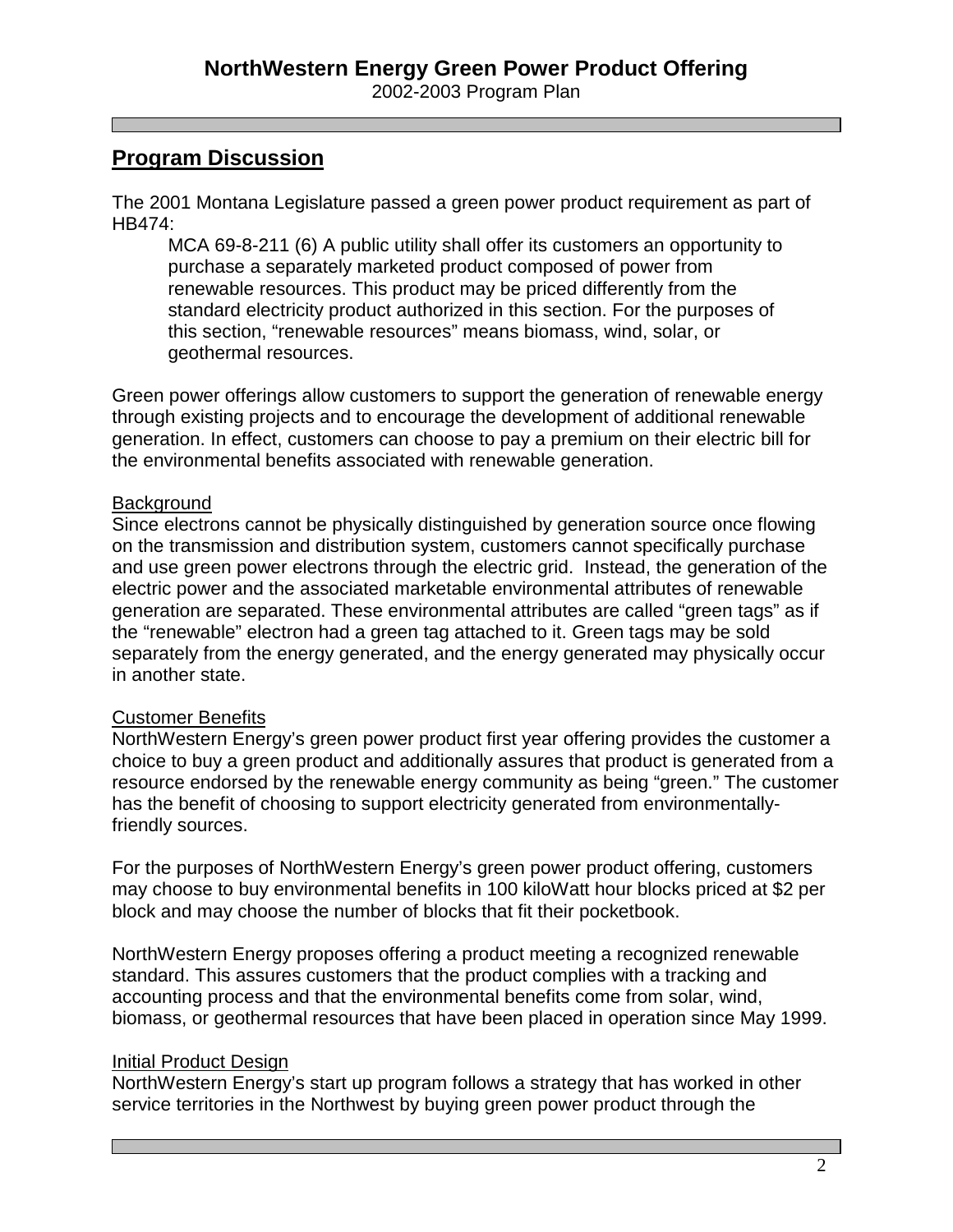Bonneville Environmental Foundation (BEF). BEF has been selected from a handful of marketers of environmental benefits. BEF is a non-profit organization developed in partnership with the Bonneville Power Administration to develop new renewable energy projects in the Pacific Northwest. The product BEF will provide NorthWestern Energy is predominantly from a wind project in Wyoming. This approach for the first year provides a program that can be quickly executed for the first year. The agreement provides a flexible offer where the product is purchased by the utility on an as-needed basis.

This initial offering allows an immediate product for the customers interested in supporting renewable energy at this time. Some customers already have awareness of BEF and/or green power offerings such as this one. This initial offering allows additional time for additional research and development of other resources, products and marketing strategies to achieve a broader product offering.

NWE will continue its research over the next six months to better assess customer interest and other product offerings. The outcomes of this research will be evaluated against other criteria to contribute to future program design and product offerings that will be presented as soon as available.

## **Goals and Assumptions**

### *Goals*

- Comply with NorthWestern Energy's legislative requirement to have green default supply product available to its customers
- Further the promotion and development of renewable resources.
- Target customers with interest in supporting green resources by utilizing marketing agreements with the key stakeholders.
- Initiate a flexible initial offering that allows for a "learn and grow by doing" approach and utilizes key stakeholders and evolving information to grow the program.
- Follow simple program design for initial offering to allow for immediate implementation with modification to follow as needed.

### *Assumptions*

**1. NorthWestern Energy's green power product offering should deliver maximum renewable generation benefits in NorthWestern Energy's territory.**

*While the initial product offering will secure green tags from BEF, the preference of NorthWestern Energy would be that future programs should focus on the development of resources within its Montana service territory. While it can be argued that development of renewable resources in the region provides societal benefits without regard to state boundaries, NorthWestern Energy is committed to using funds collected from its customers through Universal System Benefits (USB) dollars or green power product offering rates to further the development of renewable energy in its Montana territory to the greatest extent possible.*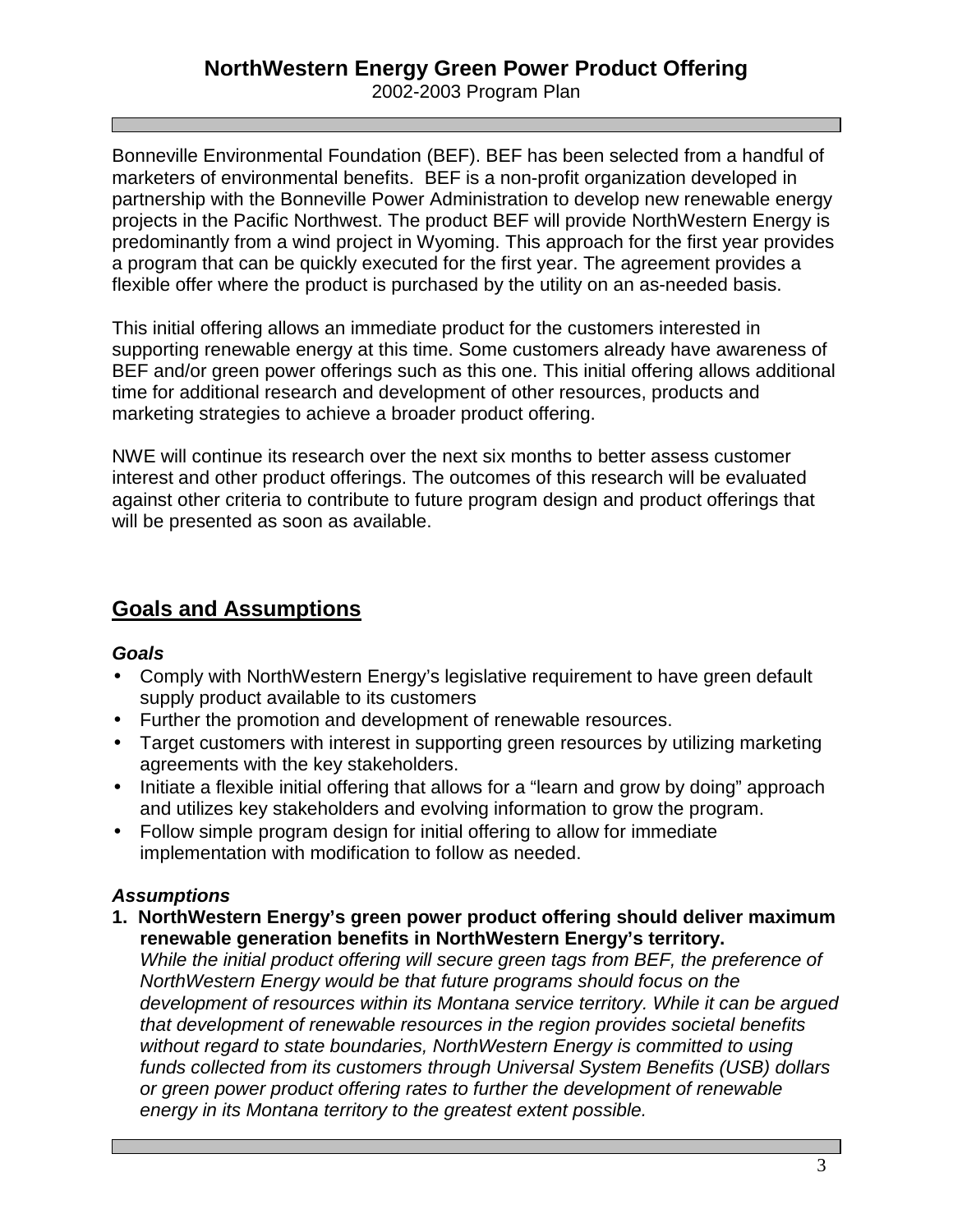**2. Customers indicate a general willingness to buy green power and to support the generation of electricity through renewable energy. However, experiences in other markets indicate the degree to which customers are willing to pay for such products when offered the opportunity is not as great.** *Customer interest may be affected by any number of factors. NorthWestern*

*Energy's plan for the first year tests the initial reaction to the product and allows for the product offering to evolve as customer demand warrants.*

**3. Involving the key stakeholders in the product offering and its marketing has been a part of the successful strategies for green power programs.**

*This proposal engages the green power advocacy groups such as the Montana Electricity Buying Cooperative (MEBC) in the green power product marketing. NorthWestern Energy will enter into supportive marketing agreements with organizations to provide incentive to the stakeholder groups to market the green power product offering in addition to the utility's efforts. These groups have existing contacts with key customer groups and can encourage their enrollment.*

**4. NorthWestern Energy's green power product offering start-up costs can be managed through the contract with BEF and the use of USB funds designated to renewable energy activities.**

*The BEF contract minimizes start up costs associated with acquiring green tag inventory by allowing NorthWestern Energy to buy tags as needed. USB funds are to be used for the promotion of renewable energy and as such and initial marketing, certification, and administrative costs can be front-funded with USB dollars allowing more funds to flow back to the development of additional renewable resources in NorthWestern Energy's service territory.*

**5. Few customers will be ready to support renewable energy for their full electric usage at the onset.**

*The initial product offering allows customers to support green power in 100kWh blocks to fit their budgets. At an estimated premium of \$0.02/kWh, a customer may select their monthly commitment to green power starting at \$2 a month. For commercial customers that wish to promote their "green" buying, the minimum will be based upon a percentage of the customer's average usage rounded to the next 100kWh.*

### **Program Operation**

NorthWestern Energy will enter into contracts and agreements necessary to purchase and the green product. Additionally, NorthWestern will follow the steps necessary to assure program certification. Throughout the first year, experience will be gained for future program design.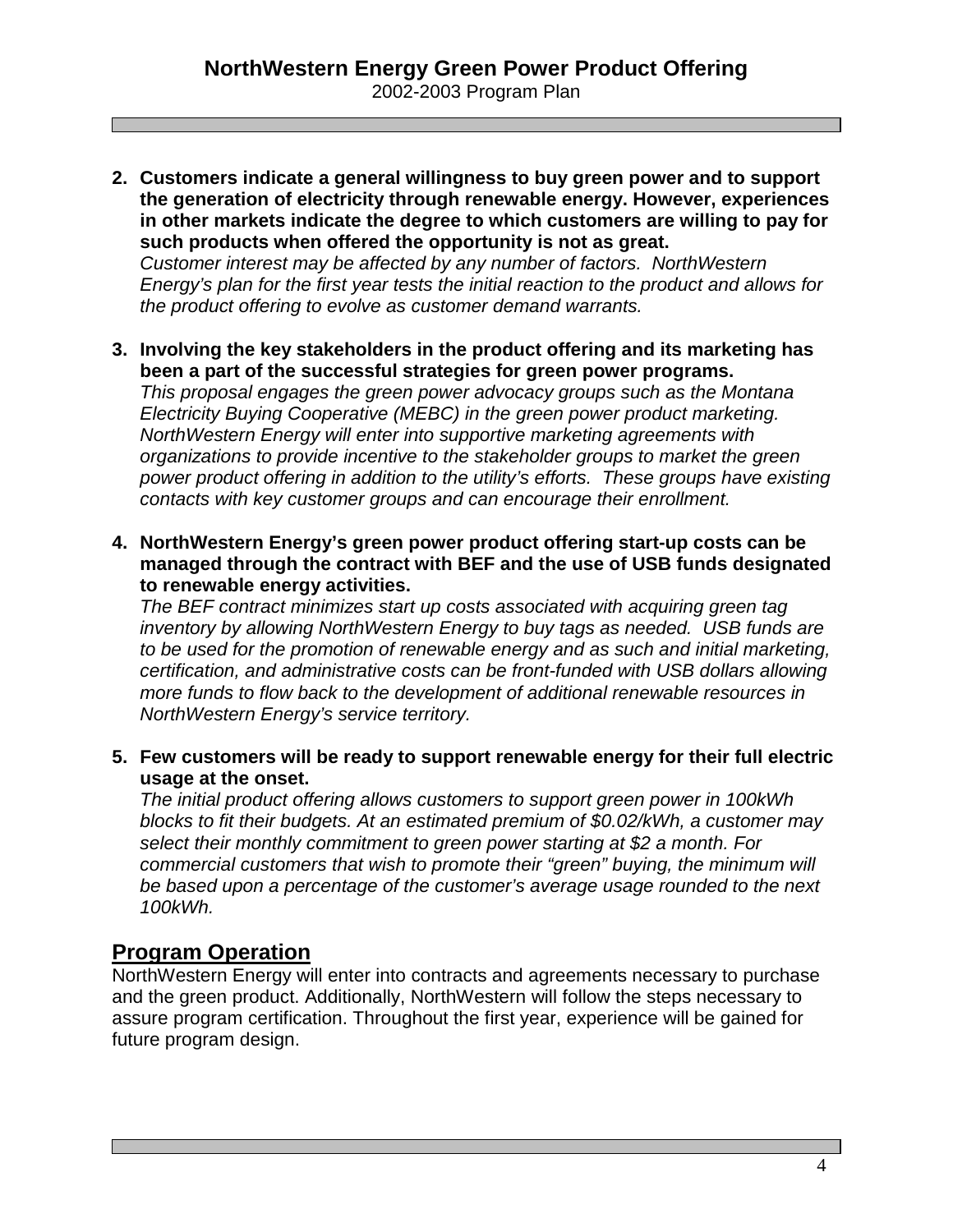### **1. Contracts and Agreements**

NorthWestern Energy will enter into an agreement with BEF to purchase the green tags for the product offering on an as-needed basis. This contract will be in place through June 30, 2003. NorthWestern will enter into marketing partnerships to increase participation and understanding by customers of renewable energy products. These partnerships will be mutually supportive, but non-exclusive. The Montana Electric Buying Cooperative, a group with a mission of promoting or offering renewable energy and conservation, will be one marketing partner. Other organizations associated with environmental interests and energy supply products are other likely partners. These partnerships will be focused on increasing enrollments in the NorthWestern Green Power Product Offering and will support cooperative efforts to educate customers regarding the green product and to encourage program enrollment.

#### **2. Promotion**

NorthWestern Energy will promote the product offering through bill inserts, with limited newspaper advertising, and through marketing agreements with groups whose constituencies are likely to buy green power. The product offering will be included in presentations with public groups, trade shows and environmental events and publications.

The endorsement of the NorthWestern Energy Green Product Offering and outreach efforts by environmental and faith-based groups and licensed energy suppliers will increase the product offering credibility and participation. Promotion of the product offering by these groups may be funded with USB renewable dollars. The marketing agreements with such groups will include the marketing strategy to be followed, the message requirements to receive funding, and any additional funding provided for resulting enrollments.

#### **3. Market Research/Feedback/Monitoring**

Green power experts suggest participation in the first year can reach .5% to 1% of the customer base. However, program design to increase saturation takes about a year. Market research and fine-tuning of design can substantially increase participation and assure product offering goals are reached. Ultimately, an offering could develop that has "generic" electricity bundled with environmental attributes as a green supply rate, rather than tag/block approaches.

### **4. Budget**

The following table (Table 1) represents a base case estimate of revenues and expenses given a reasonable set of assumptions. The initial participation level by the end of the 2002-2003 program year is assumed to achieve .5% of the residential customer sector (each participating customer purchasing one 100 kWh block per month) and 1% of the commercial customer sector (each participating customer purchasing five 100 kWh blocks per month). Kick off funding for the green power product offering will come from USB funds. USB funding support for the 2002-2003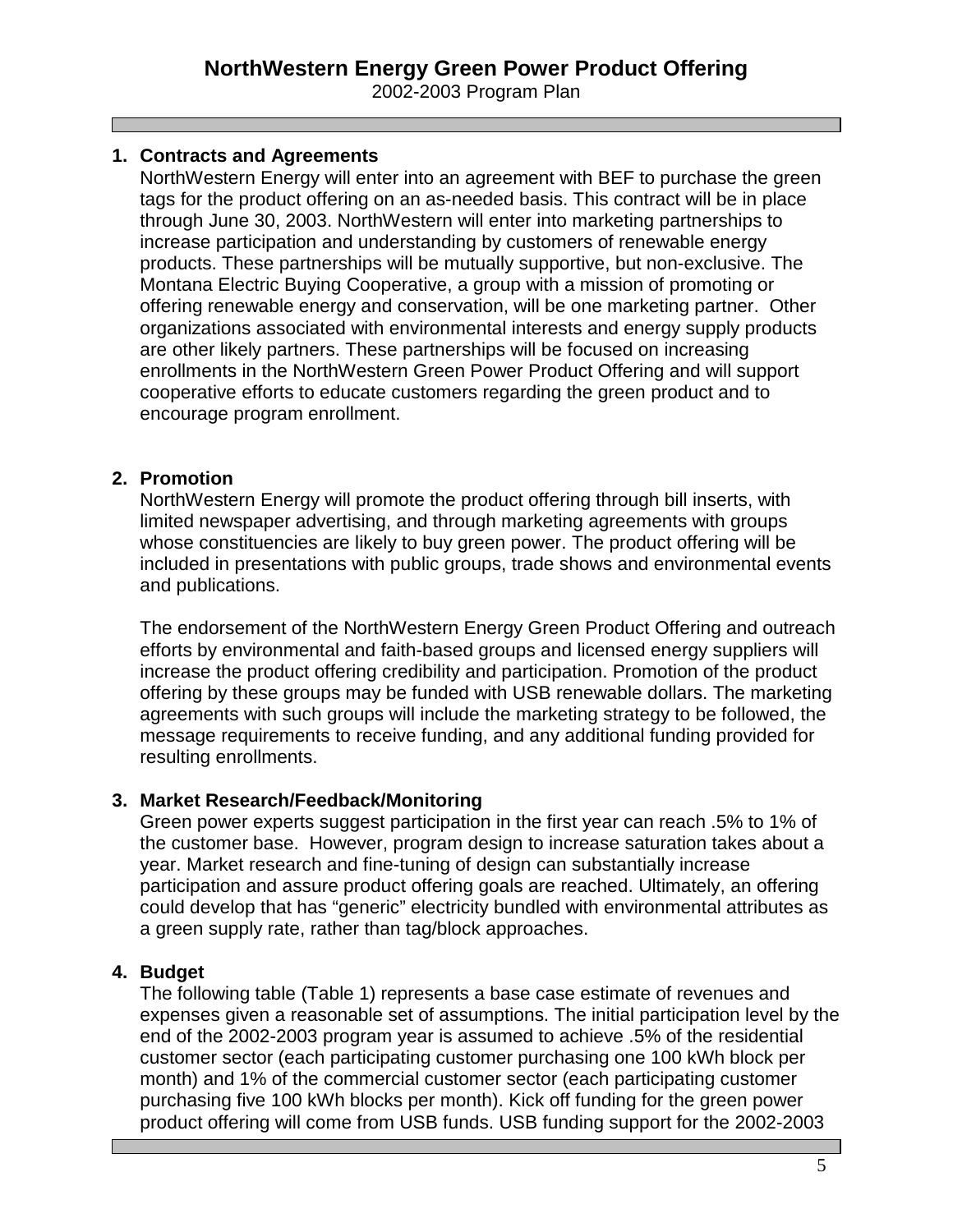2002-2003 Program Plan

year is assumed to be approximately \$100,000. Variables that may have a significant impact going forward include:

- Reception to marketing.
- Support of renewable community for the initial product.
- Successful contract with BEF.
- Successful Marketing Agreements.